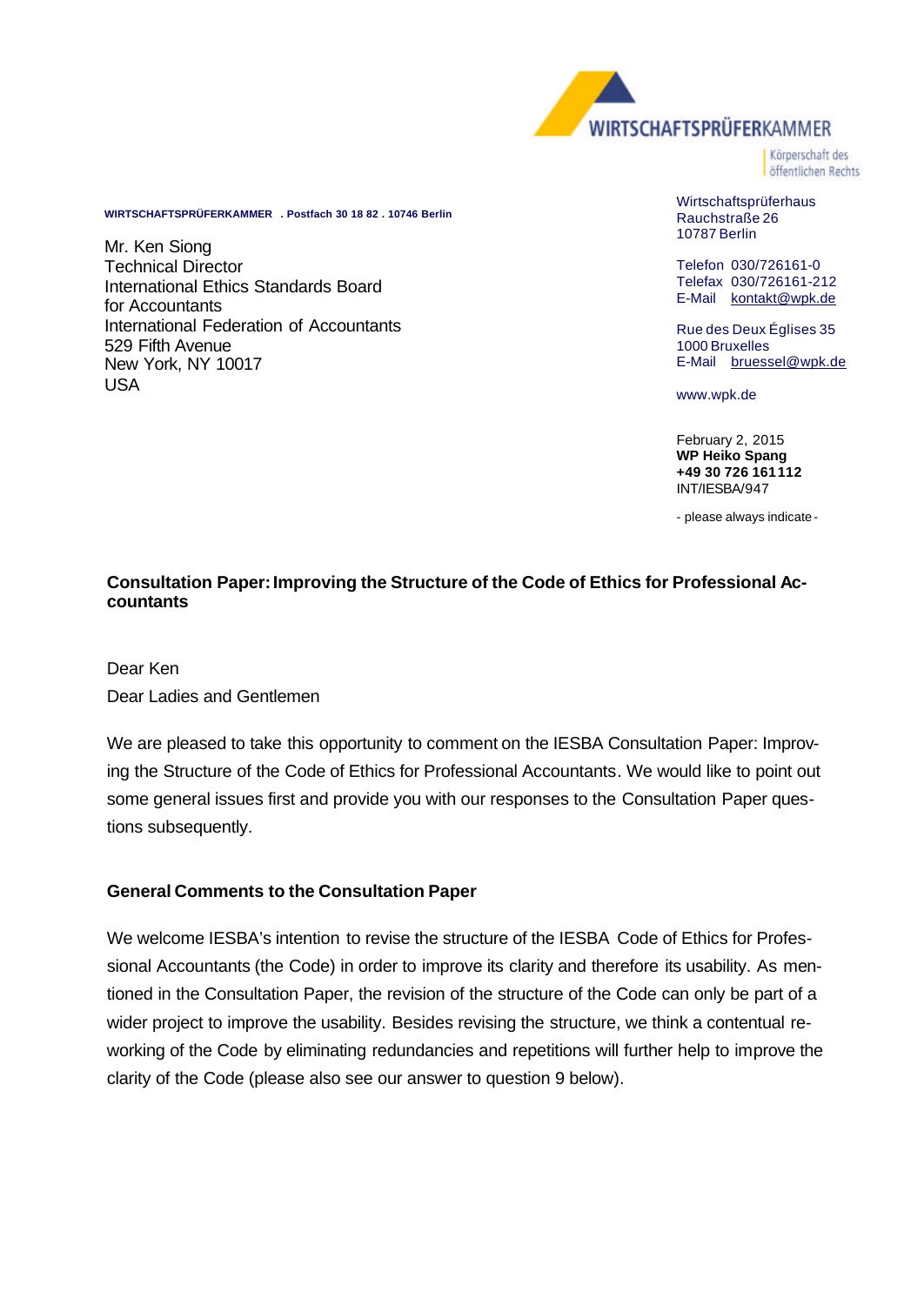We basically support the proposed separation of requirements from guidance in the Consultation Paper. However, we see the risk of an inflation of the CoE if the separation is implemented as provided in the illustrative examples (please see our answer to question 1 below).

Although in principle the structure of "purpose-requirements-guidance" is a desirable one, it appears that the language used in the Illustrative Examples of the Discussion Paper together with the thoughts on re-branding lead in the wrong direction. In particular, we are concerned with the language in par 7 where it says that "[a] number of stakeholders … are concerned that the current structure … may impede compliance and enforcement" and with the idea in par. 22 "to rebrand it [the Code], for example as International Standards on Ethics; issuing some or all of the provisions of the Code as separate standards".

We believe that this would not be the right approach to deal with the ethical requirements as particularly addressed by the fundamental principles, because such requirements are primarily addressing the professional's behavior instead of its mere "legalistic" compliance with certain standards. Compliance with the fundamental principles of integrity and objectivity for example is impossible to measure or to enforce.

One of the fundamental principles is "objectivity". This is primarily a state of mind and thus not enforceable. Therefore it needs to be left in the Code as part of an Ethics Code. The concept of auditor independence, on the other hand, and here in particular that of independence in appearance as it is set out in the current Code is to be seen as a proxy for objectivity. This means it is designed to allow measurement of compliance and thus enforceability (at least to a certain extent), whilst it does not guarantee (behavioral) objectivity as such. Having said this, we would welcome Independence Standards, but these need to be separated from the Code with its fundamental principles and requirements to behavior as such.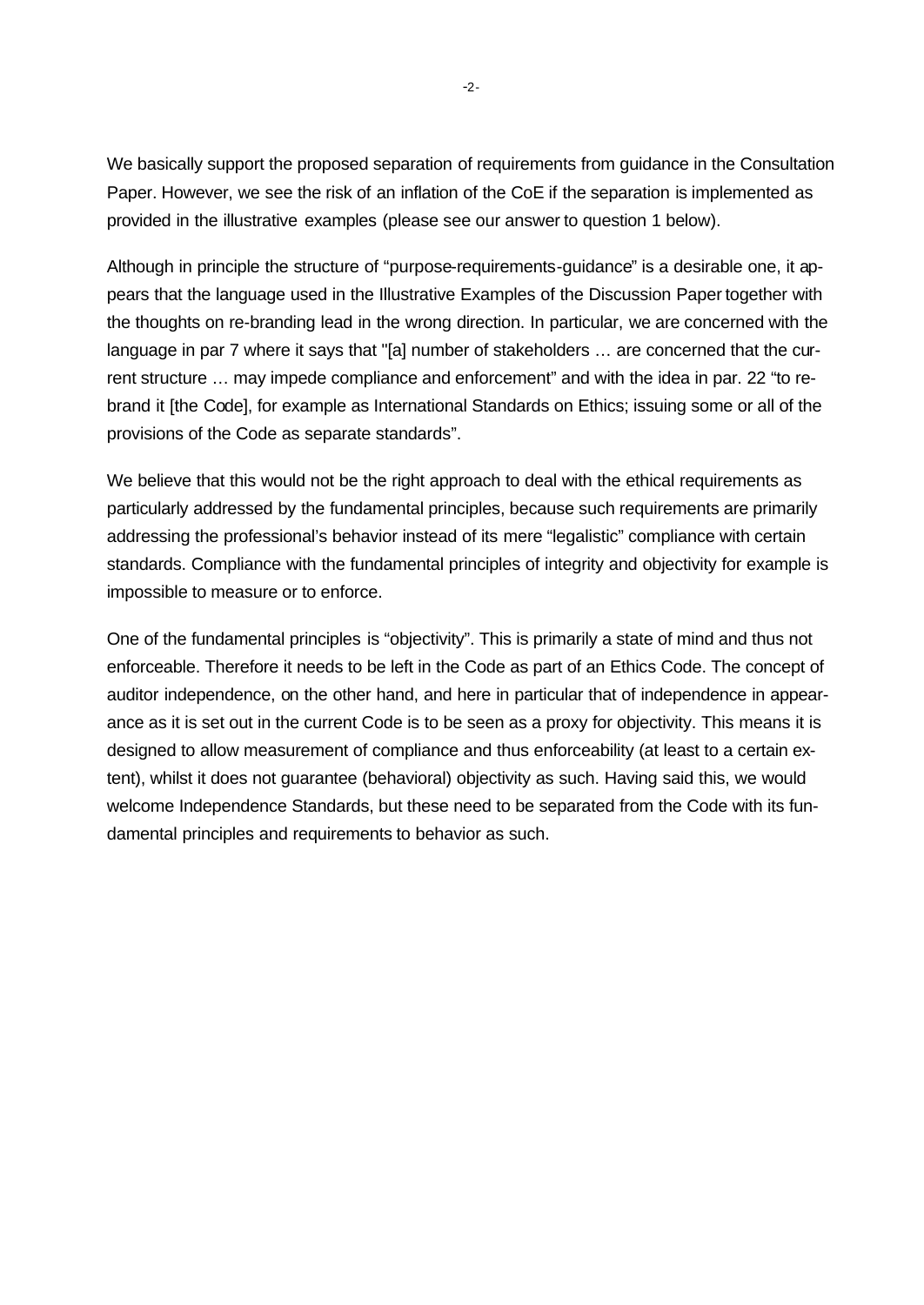## **Responses to the Consultation Paper Questions**

*1. Do you believe that the approach outlined in this Consultation Paper, as reflected in the Illustrative Examples, would be likely to achieve IESBA's objective of making the Code more understandable? If not, why not and what other approaches might be taken?* 

We basically support the proposed separation of requirements from guidance in the Consultation Paper. Unfortunately the separation of requirements from guidance illustrated in the examples of the Consultation Paper shows some deficiencies:

- The illustrative examples do not state to what extent the quidance in the application and other explanatory material' is binding;
- Some guidance in the 'application and other explanatory material' cannot be linked easily to the corresponding 'requirements' or cannot be linked at all: Section 300 contains a subsection , application and other explanatory material', but no corresponding 'requirements'.
- We do not see the relevance of the subsections . Terms used in this Section and . Purpose of this section'. Instead these statements lead to an increase in the volume of the Code without giving any material benefit for the reader.

For example the statements on Business Relationships' in the current Code contain three paragraphs (290.123 - .125), covering roughly one and a half pages (2014 Handbook of the Code) compared to nine paragraphs (420.000 – 420.009), covering roughly three pages in the Consultation Paper.

• A further increase in the volume of the Code results from the constant and repeated reference to the 'conceptual framework 'and the' fundamental principles' from Part I of the Code. This permanent repetition is included in the subsections ,purpose', requirements' as well as , application and other explanatory material' of almost all sections in the illustrative examples.

Overall we do not think that the approach outlined in the Consultation Paper, as reflected in the Illustrative Examples, is likely to improve the understandability of the Code to a material degree due to the mentioned shortcomings. The current text is basically just split up into 'requirements' and 'application and other explanatory material' and supplemented by 'Terms used in this Section' and , Purpose of this section'. Redundancies and repetitions still remain, requirements still are too vague and phrased in a lengthy way.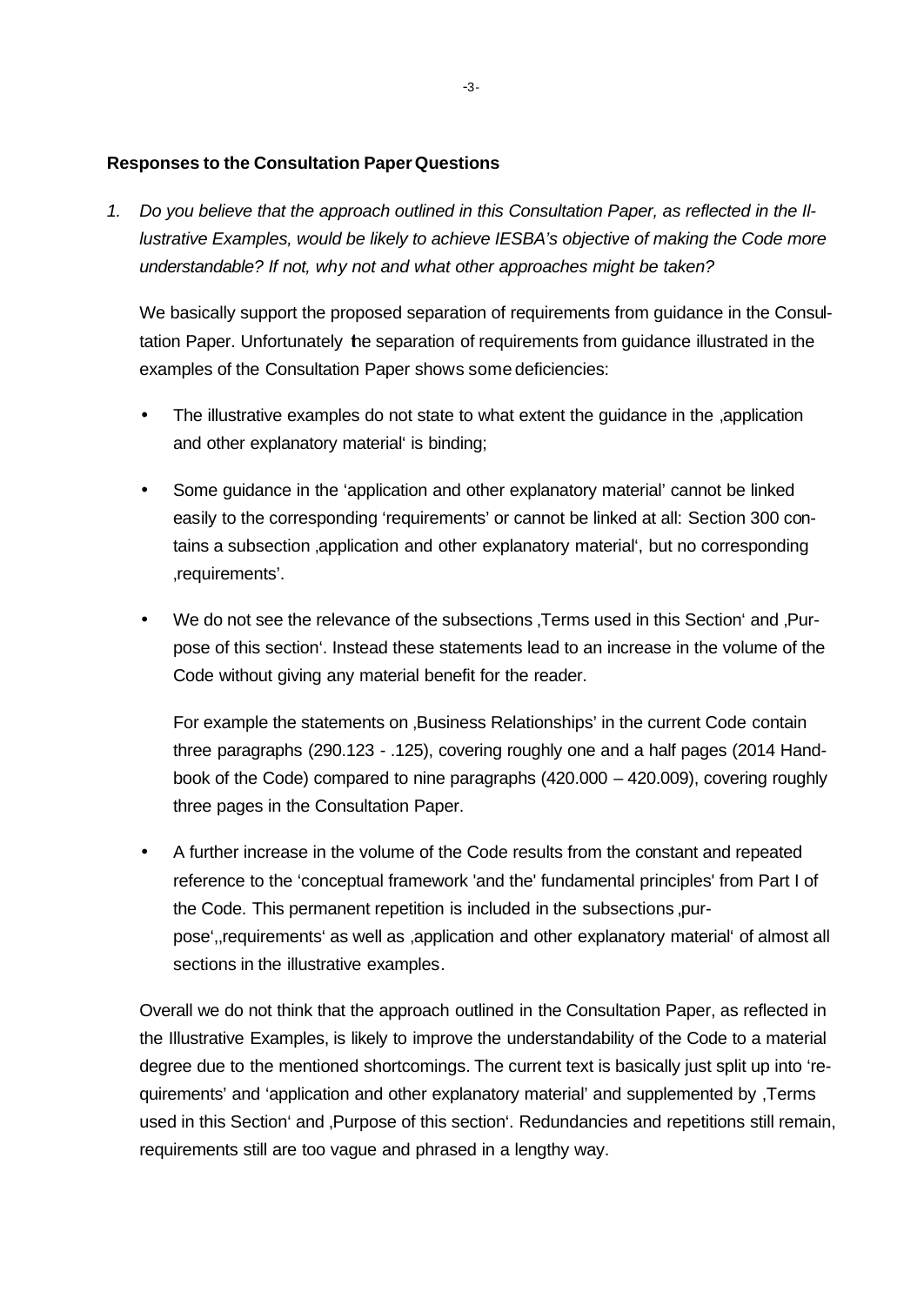*2. Do you believe that the approach outlined in this Consultation Paper, as reflected in the Illustrative Examples would be likely to make the Code more capable of being adopted into laws and regulations, effectively implemented and consistently applied? If not, why not and what other approaches might be taken?* 

We do not think that the revised structure as proposed in the Consultation Paper will greatly improve the adoption, implementation and application of the Code due to the named reasons under question 1. The willingness of national legislators to adopt the Code is influenced in the first place by its content and only to a minor degree by its format.

*3. Do you have any comments on the suggestions as to the numbering and ordering of the content of the Code (including reversing the order of extant Part B and Part C), as set out in paragraph 20 of the Consultation Paper?* 

No comments.

*4. Do you believe that issuing the provisions in the Code as separate standards or rebranding the Code, for example as International Standards on Ethics, would achieve benefits such as improving the visibility or enforceability of the Code?* 

Issuing provisions in the Code as separate standards would be in line with the corresponding 'publications' of IAASB, IPSASB and IAESB. However, the term 'Code of Ethics' has a high brand awareness and recognition value and should be maintained.

The generation of benefits of issuing the Code in form of separate standards will depend on the way of implementation. Only when separate standards provide a higher quality than the current format, an increase in acceptability and visibility may be achieved. Otherwise, just splitting up the current text in single standards will make things more confusing and complex.

Once again we like to stress the point, that issuing separate standards will not increase enforceability as it comes to such requirements as integrity, professional competence, due care, professional behavior (please see our general comments to the Consultation Paper).

*5. Do you believe that the suggestions as to use of language, as reflected in the Illustrative Examples, are helpful? If not, why not?*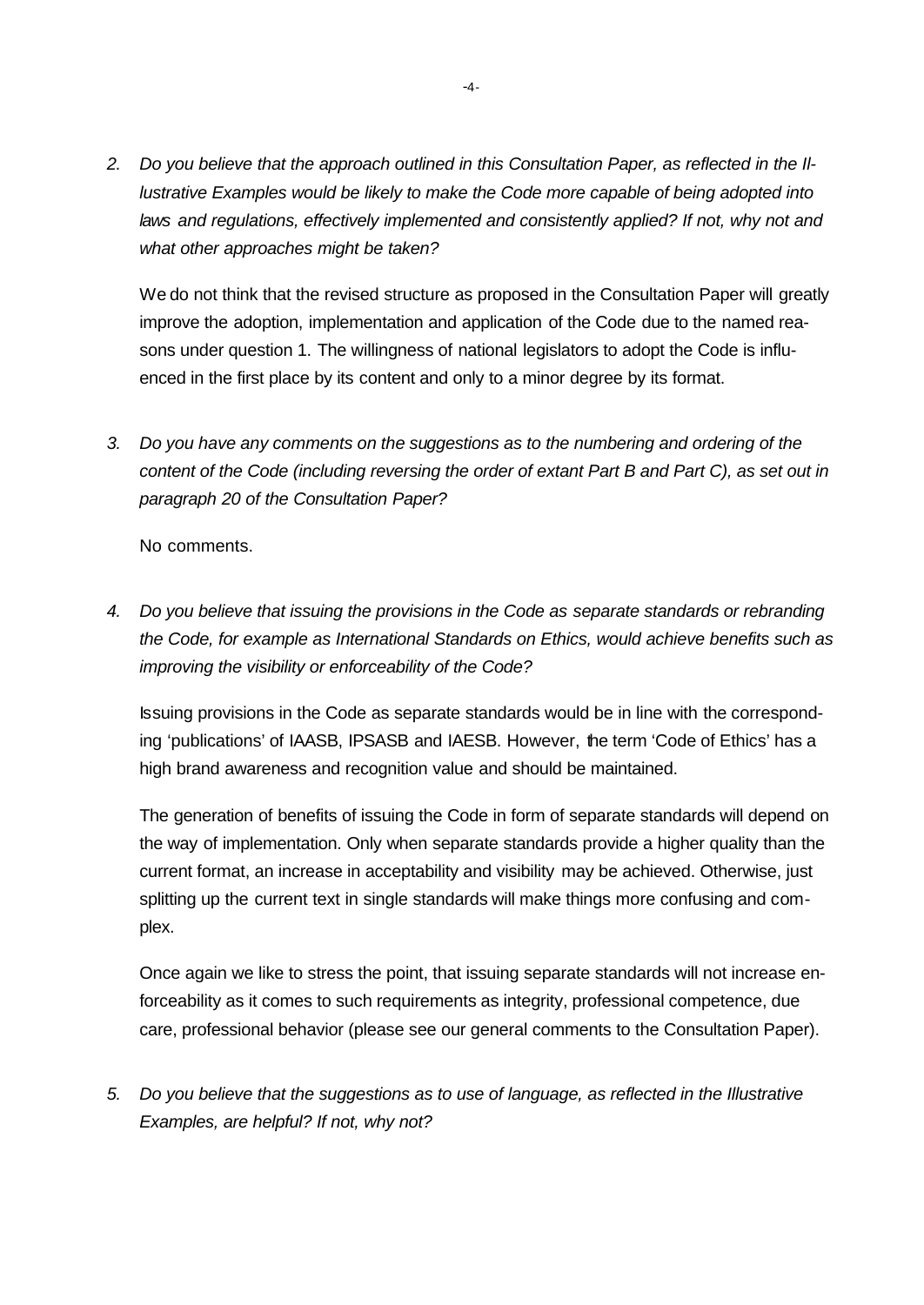We support a linguistic revision of the Code. While some sections show an improvement in the use of language (kind and precision of wording, length and complexity of sentences), the illustrative examples still leave room for improvements. We recommend refraining from multiple repetitions (especially the 'Terms used' and 'Purpose' sections; repetition of 'requirements' in the corresponding 'Application and Other Explanatory Material' section) and the use of lengthy executions. Requirements should be short and precise. The focus should be on an addressee-oriented communication.

The following extract is on example that shows the lengthy and the superficiality of the wording:

## *Evaluation of Threats (300.011)*

*Paragraphs 100.005 and 100.007 require professional accountants to exercise judgment to determine how best to deal with threats that are not at an acceptable level. This may be by applying safeguards to eliminate the threat or reduce it to an acceptable level or by terminating or declining the relevant engagement. A professional accountant may take qualitative as well as quantitative factors into account when evaluating the significance of a threat. The professional accountant may consider whether a reasonable and informed third party, weighing all the specific facts and circumstances available to the professional accountant at that time, would be likely to conclude that the threats would be eliminated or reduced to an acceptable level by the application of safeguards, such that compliance with the fundamental principles is not compromised. This consideration will be affected by matters such as:* 

- *(a) The significance of the threat;*
- *(b) The nature of the engagement; and*
- *(c) The structure of the firm.*

The description is too long; the first sentence just repeats the corresponding requirement; the permanent use of the word 'may' creates an impression of arbitrariness ('you may do it this way or otherwise'); the decisive "qualitative and quantitative factors" remain unmentioned; instead the professional accountant may apply the possible judgement of a theoretical 'reasonable and informed third party, who has all information available to the accountant at that time' in order to check compliance with 'the fundamental principles'.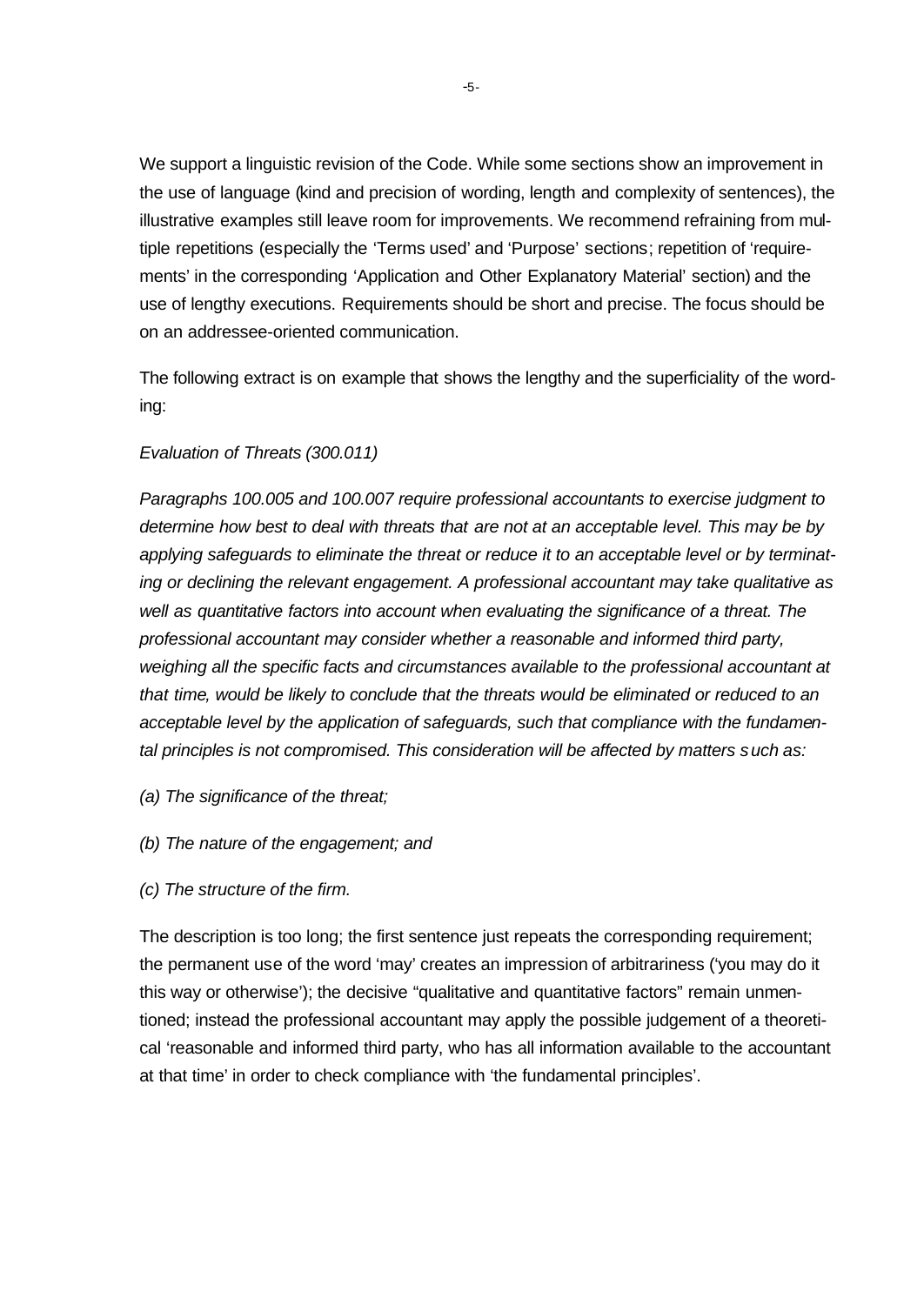*6. Do you consider it is necessary to clarify responsibility in the Code? If so, do you consider that the illustrative approach to responsibility is an appropriate means to enhance the usability and enforceability of the Code? If not, what other approach would you recommend?* 

We do not think it is necessary to clarify responsibility in the Code. Rather due to its global applicability and thus the huge number of different firm organisations/structures it seems questionable whether a useful clarification of responsibilities in the Code is possible.

It is the firm's own responsibility to implement sufficient and adequate organisational measures that ensure compliance with the Code. These measures should be adapted to the firm's individual structure.

*7. Do you find the examples of responsible individuals illustrated in paragraph 33 useful?* 

No, we do not see material benefit in the examples provided. We refer to our answer to question 6. Responsibilities should be identified individually by the firm itself.

*8. Do you have any comments on the suggestions for an electronic version of the Code, including which aspects might be particularly helpful in practice?* 

No comments.

*9. Do you have any comments on the indicative timeline described in Section VIII of this Paper?* 

Section VIII states that a new restructured Code or standards might be finalized in early 2017 which could become effective, at the earliest, one year later (2018). With such a long timeline next to a formal restructuring a substantive contentual streamlining should be addressed as well. In order to enhance the usability of the Code, the revision of the structure should be connected with a contentual reworking of the Code. The latter should take place in the form of reducing the Code's volume especially by eliminating redundancies and repetitions (please see our general comments to the Consultation Paper).

*10. Do you have any other comments on the matters set out in the Consultation Paper?* 

No comments.